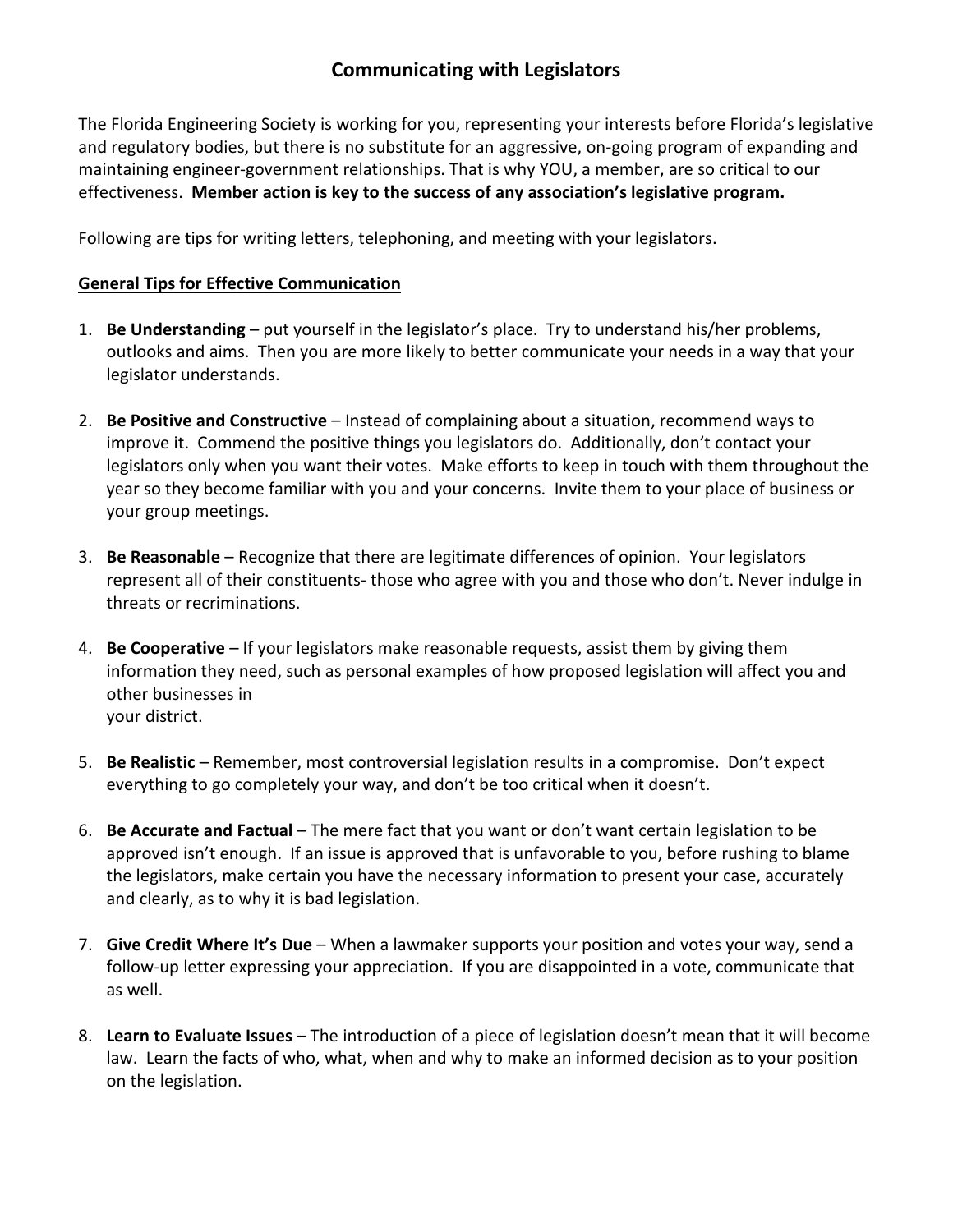- 9. **Stress Local and Personal Implications** Illustrate how the legislation would affect the health and safety of Florida's citizens. Always keep the human element in mind, such as the affect of legislation on consumers. It is very important to link your interest with the interests of the average American.
- 10. **Keep In Touch with Your Association** Remember, FES serves as your full-time lobbyist. When dealing with your legislators, tell them that you are a member of FES and that we represent you on engineering issues. Inform FES staff about any contacts you make with your legislators, or contact us if we can assist you in your efforts.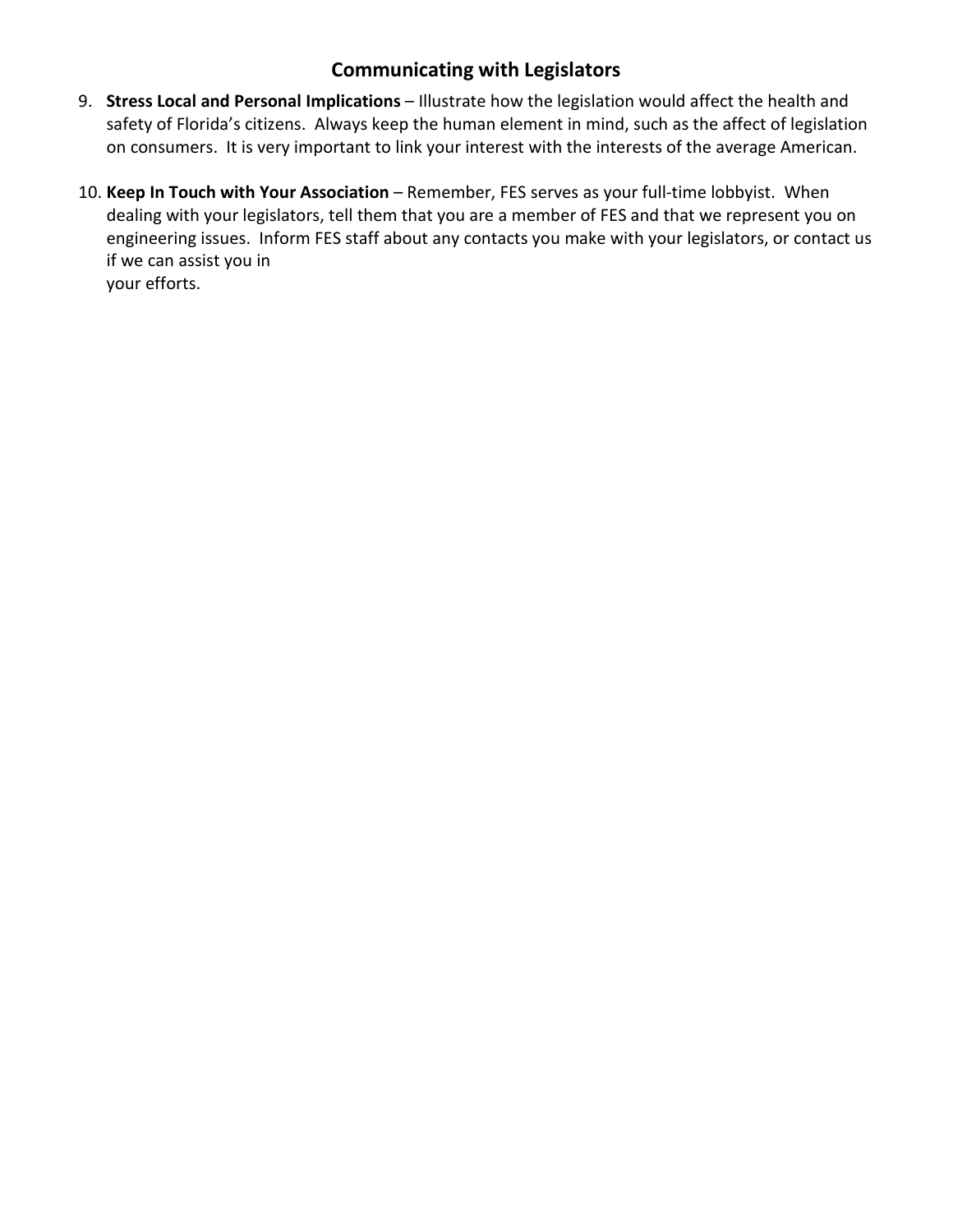### **Calling or Writing**

Legislators listen to their constituents. A telephone call or letter can be an effective tool for communicating with your legislator. A phone call or email may be particularly effective when there isn't time to write a letter, or when immediate action is needed just prior to an important vote. Your input can determine the outcome of a vote.

Constituents' calls and letters typically are directed to the legislator's staff person responsible for that specific issue. Don't be offended if this is the case. Staff members handle issues on a daily basis and will likely be able to provide you additional information and feedback. They will also see that the legislator gets your information.

## • **Prepare Your Message Ahead of Time**

Know what you want to say, and what your position is on the issue. If your call is about a specific bill, refer to it by name and bill number and describe its subject matter. This information can be provided to you by FES.

## • **Keep the Message Simple**

State your name and your purpose for calling. Mention if you have had previous contact with the legislator, then get to the point.

## • **Give Local Examples**

Refer to specific facts and figures related to how this legislation would impact your business or the health and safety of Florida's citizens, bringing the issues "home" to the legislator. This communicates why the issue is important to you or your legislative district.

### **Meeting with Your Lawmakers**

The best place to meet with your legislators is in their home districts. These meetings are an opportunity for you to introduce your company in a neutral setting away from the heat of the legislative battle.

Once a meeting date has been set, follow up with a confirmation letter to the legislator and a copy to the legislator's staff contact. After the meeting, follow up with a thank you letter to your legislator and again, copy the staff contact.

On some occasions, a legislator may be unavailable to meet with you and will arrange for you to speak with a staff member who handles the issue. This is still a very good opportunity for you to voice your opinions, and you can be assured that the staff member will pass along information about your discussion to the lawmaker.

## • **Introduce Yourself**

Even if you've met before; state your name, company name, and business location.

## • **Respect the Legislator's Time**

Get to the point of the visit as soon as possible.

### • **Know Your Issue**

State your purpose for meeting with the legislator clearly and concisely at the beginning. Do not mislead. Do not discuss a topic that may get you or others in your industry into trouble. If you are